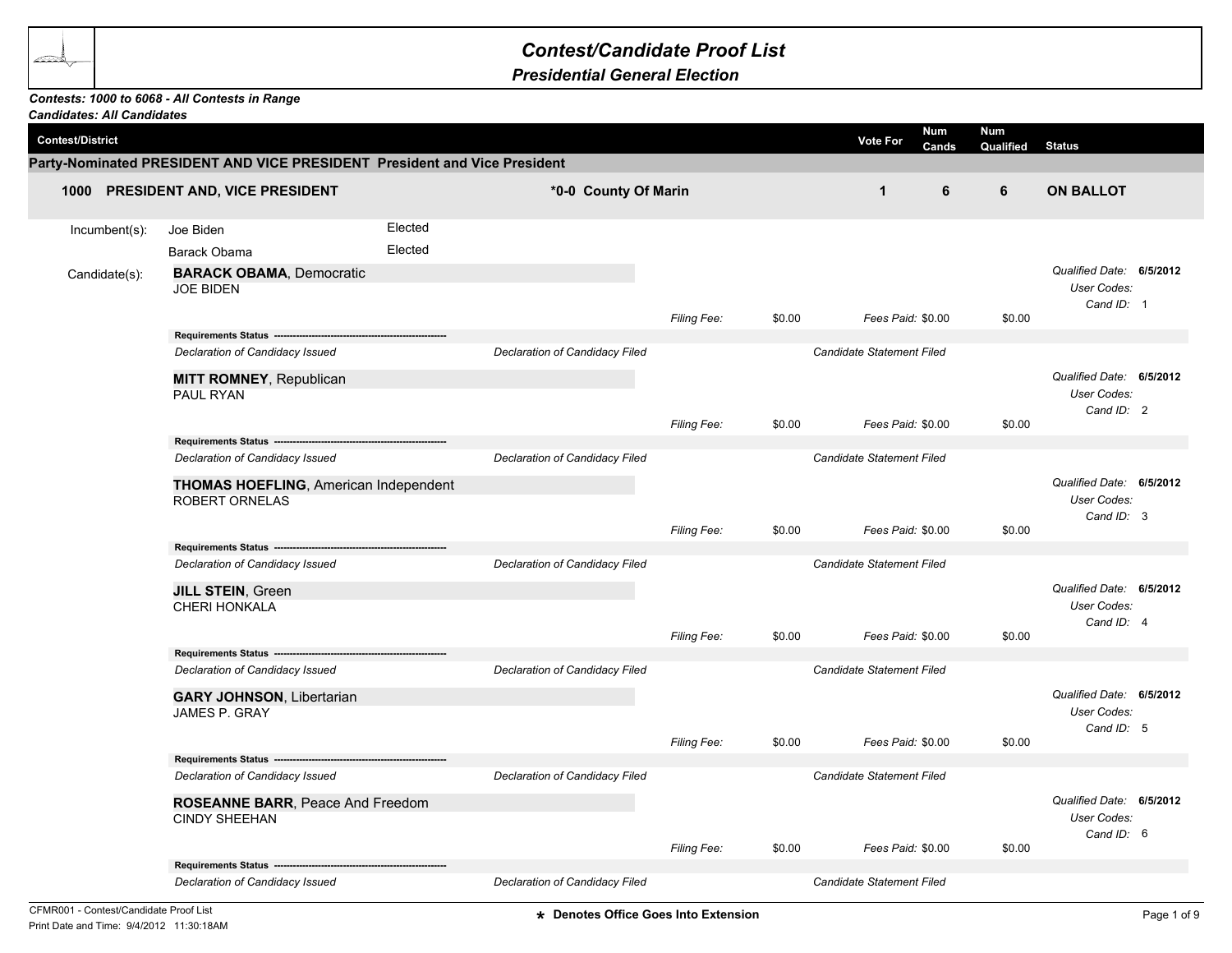|  | <b>Contest/District</b> |                                                                                    |         |                                                                                         |                    |            | <b>Vote For</b>           | Num<br>Cands   | Num<br>Qualified | <b>Status</b>                                         |  |
|--|-------------------------|------------------------------------------------------------------------------------|---------|-----------------------------------------------------------------------------------------|--------------------|------------|---------------------------|----------------|------------------|-------------------------------------------------------|--|
|  |                         | Voter-Nominated UNITED STATES SENATOR United States Senator                        |         |                                                                                         |                    |            |                           |                |                  |                                                       |  |
|  |                         | * 1790 UNITED STATES SENATOR                                                       |         | *0-0 County Of Marin                                                                    |                    |            | $\mathbf 1$               | $\overline{2}$ | $\overline{2}$   | <b>ON BALLOT</b>                                      |  |
|  | Incumbent(s):           | Dianne Feinstein                                                                   | Elected |                                                                                         |                    |            |                           |                |                  |                                                       |  |
|  | Candidate(s):           | <b>DIANNE FEINSTEIN, Democratic</b><br><b>United States Senator</b>                |         |                                                                                         |                    |            |                           |                |                  | Qualified Date: 6/5/2012<br>User Codes:<br>Cand ID: 1 |  |
|  |                         |                                                                                    |         |                                                                                         | Filing Fee:        | \$3,480.00 | Fees Paid: \$0.00         |                | \$0.00           |                                                       |  |
|  |                         | Declaration of Candidacy Issued                                                    |         | Declaration of Candidacy Filed                                                          |                    |            | Candidate Statement Filed |                |                  |                                                       |  |
|  |                         | <b>ELIZABETH EMKEN, Republican</b><br>Businesswoman/Nonprofit Executive            |         |                                                                                         |                    |            |                           |                | \$0.00           | Qualified Date: 6/5/2012<br>User Codes:<br>Cand ID: 2 |  |
|  |                         | Requirements Status ------                                                         |         |                                                                                         | <b>Filing Fee:</b> | \$3,480.00 | Fees Paid: \$0.00         |                |                  |                                                       |  |
|  |                         | Declaration of Candidacy Issued                                                    |         | <b>Declaration of Candidacy Filed</b>                                                   |                    |            | Candidate Statement Filed |                |                  |                                                       |  |
|  |                         |                                                                                    |         | Voter-Nominated UNITED STATES REPRESENTATIVE United States Representative, 2nd District |                    |            |                           |                |                  |                                                       |  |
|  |                         | * 1800 U.S. REPRESENTATIVE, 2nd District                                           |         | *102-0 2nd Congressional District                                                       |                    |            | $\mathbf{1}$              | $\overline{2}$ | $\overline{2}$   | <b>ON BALLOT</b>                                      |  |
|  | $Incumbent(s)$ :        | Lynn Woolsey                                                                       | Elected |                                                                                         |                    |            |                           |                |                  |                                                       |  |
|  | Candidate(s):           | <b>JARED HUFFMAN, Democratic</b><br>Environmental Attorney/Assemblymember          |         |                                                                                         | Filing Fee:        | \$1,740.00 | Fees Paid: \$1,740.00     |                | \$0.00           | Qualified Date: 6/5/2012<br>User Codes:<br>Cand ID: 1 |  |
|  |                         | Requirements Status -------------------------------                                |         |                                                                                         |                    |            |                           |                |                  |                                                       |  |
|  |                         | Declaration of Candidacy Issued                                                    |         | Declaration of Candidacy Filed                                                          |                    | 03/08/2012 | Candidate Statement Filed |                |                  | 08/10/2012<br>Qualified Date: 6/5/2012                |  |
|  |                         | DANIEL W. ROBERTS, Republican<br>Local Independent Businessman                     |         |                                                                                         |                    |            |                           |                |                  | User Codes:<br>Cand ID: 2                             |  |
|  |                         | Requirements Status -----------------------------------                            |         |                                                                                         | <b>Filing Fee:</b> | \$1,740.00 | Fees Paid: \$1,740.00     |                | \$0.00           |                                                       |  |
|  |                         | Declaration of Candidacy Issued                                                    |         | Declaration of Candidacy Filed                                                          |                    | 03/07/2012 | Candidate Statement Filed |                |                  | 08/10/2012                                            |  |
|  |                         | Voter-Nominated MEMBER OF THE ASSEMBLY Member of the State Assembly, 10th District |         |                                                                                         |                    |            |                           |                |                  |                                                       |  |
|  |                         | * 1820 MEMBER STATE ASSEMBLY, 10th District                                        |         | *310-0 10th Assembly District                                                           |                    |            | $\mathbf{1}$              | $\overline{2}$ | $\overline{2}$   | <b>ON BALLOT</b>                                      |  |
|  | Incumbent(s):           | Jared William Huffman                                                              | Elected |                                                                                         |                    |            |                           |                |                  |                                                       |  |
|  | Candidate(s):           | <b>MARC LEVINE, Democratic</b><br>Councilmember, City of San Rafael                |         |                                                                                         | Filing Fee:        | \$952.91   | Fees Paid: \$952.91       |                | \$0.00           | Qualified Date: 6/5/2012<br>User Codes:<br>Cand ID: 1 |  |
|  |                         | Requirements Status --                                                             |         |                                                                                         |                    |            |                           |                |                  |                                                       |  |
|  |                         | Declaration of Candidacy Issued                                                    |         | Declaration of Candidacy Filed                                                          |                    | 03/09/2012 | Candidate Statement Filed |                |                  | 08/10/2012                                            |  |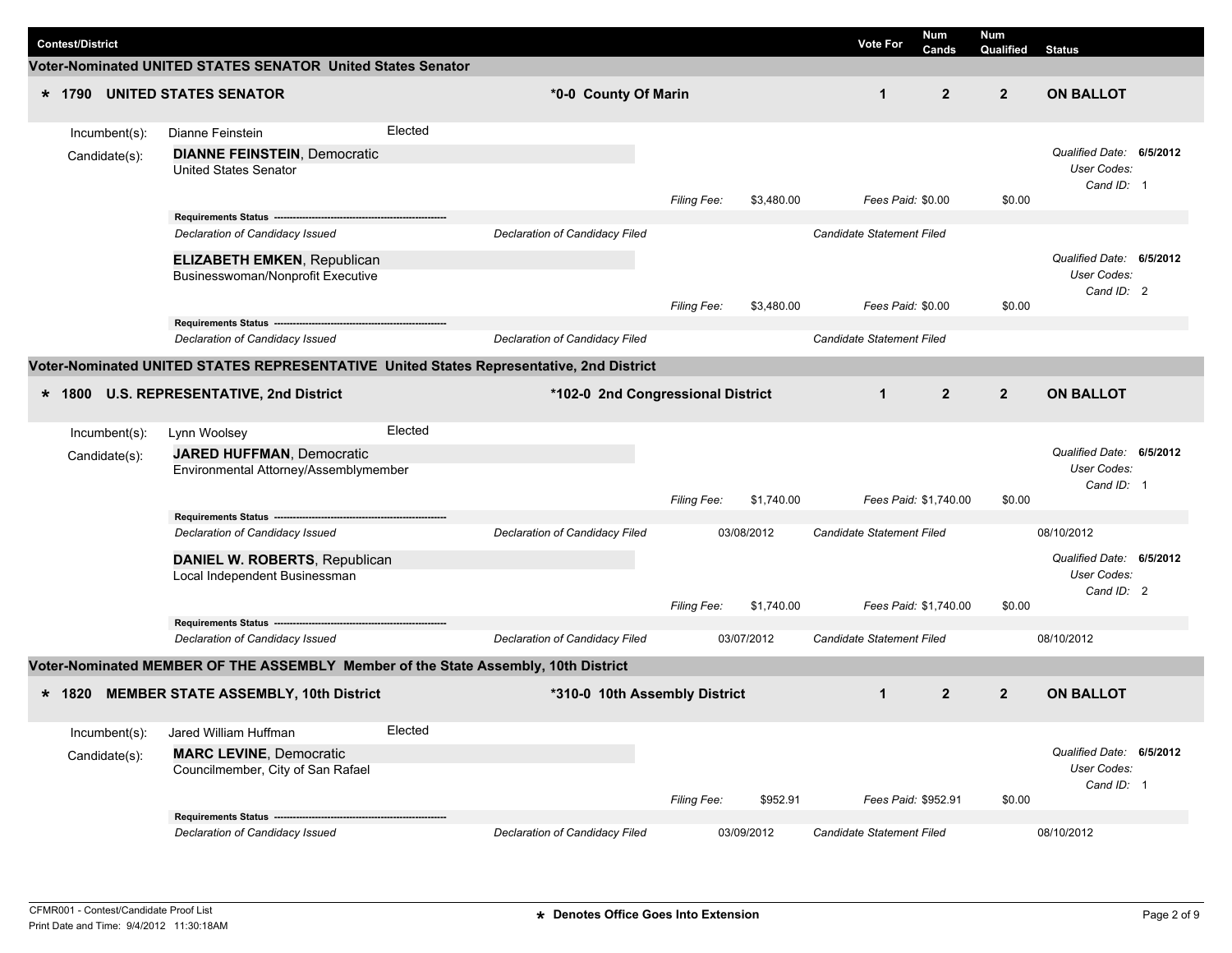|                         |                                                                                        |         |                                        |                    |            |                           | <b>Num</b>          | <b>Num</b>     |                                                            |  |
|-------------------------|----------------------------------------------------------------------------------------|---------|----------------------------------------|--------------------|------------|---------------------------|---------------------|----------------|------------------------------------------------------------|--|
| <b>Contest/District</b> |                                                                                        |         |                                        |                    |            | <b>Vote For</b>           | Cands               | Qualified      | <b>Status</b>                                              |  |
|                         | Voter-Nominated MEMBER OF THE ASSEMBLY Member of the State Assembly, 10th District     |         |                                        |                    |            |                           |                     |                |                                                            |  |
| 1820                    | <b>MEMBER STATE ASSEMBLY, 10th District</b>                                            |         |                                        |                    |            | $\mathbf{1}$              | $\overline{2}$      | $\overline{2}$ | <b>ON BALLOT</b>                                           |  |
|                         | <b>MICHAEL ALLEN, Democratic</b><br>Assemblymember/Attorney                            |         |                                        | <b>Filing Fee:</b> | \$952.91   |                           | Fees Paid: \$952.91 | \$0.00         | Qualified Date: 6/5/2012<br>User Codes:<br>Cand ID: 2      |  |
|                         | Requirements Status ---                                                                |         |                                        |                    |            |                           |                     |                |                                                            |  |
|                         | Declaration of Candidacy Issued                                                        |         | Declaration of Candidacy Filed         |                    | 03/05/2012 | Candidate Statement Filed |                     |                |                                                            |  |
|                         | Non-Partisan SCHOOL PETALUMA JOINT UNION HIGH SCHOOL DISTRICT Governing Board Member   |         |                                        |                    |            |                           |                     |                |                                                            |  |
| 3421                    | PETALUMA JOINT UNION, HIGH SCHOOL DISTRICT-GBM                                         |         | HS04-0 Petaluma Jt Union H S District  |                    |            | $\overline{2}$            | $\overline{2}$      | $\overline{2}$ | <b>NOT ON BALLOT</b>                                       |  |
| Incumbent(s):           | <b>Troy Sanderson</b>                                                                  | Elected |                                        |                    |            |                           |                     |                |                                                            |  |
|                         | Mary Schafer                                                                           | Elected |                                        |                    |            |                           |                     |                |                                                            |  |
| Candidate(s):           | <b>TROY SANDERSON</b><br>Incumbent                                                     |         |                                        |                    |            |                           |                     |                | Qualified Date: 8/10/2012<br>User Codes: NOT               |  |
|                         |                                                                                        |         |                                        | <b>Filing Fee:</b> | \$0.00     |                           | Fees Paid: \$0.00   | \$0.00         | Cand ID: 1                                                 |  |
|                         | <b>Requirements Status</b>                                                             |         |                                        |                    |            |                           |                     |                |                                                            |  |
|                         | Declaration of Candidacy Issued                                                        |         | Declaration of Candidacy Filed         |                    | 08/10/2012 | Candidate Statement Filed |                     |                |                                                            |  |
|                         | <b>MARY SCHAFER</b><br>Incumbent                                                       |         |                                        |                    |            |                           |                     |                | Qualified Date: 8/10/2012<br>User Codes: NOT<br>Cand ID: 2 |  |
|                         |                                                                                        |         |                                        | Filing Fee:        | \$0.00     |                           | Fees Paid: \$0.00   | \$0.00         |                                                            |  |
|                         | Requirements Status -------------------------------<br>Declaration of Candidacy Issued |         | Declaration of Candidacy Filed         |                    | 08/10/2012 | Candidate Statement Filed |                     |                |                                                            |  |
|                         |                                                                                        |         |                                        |                    |            |                           |                     |                |                                                            |  |
|                         | Non-Partisan SCHOOL BOLINAS-STINSON UNION SCHOOL DISTRICT Governing Board Member       |         |                                        |                    |            |                           |                     |                |                                                            |  |
| 3511                    | BOLINAS-STINSON UNION, SCHOOL DISTRICT-GovBdMem                                        |         | SC00-0 Bolinas-Stinson School District |                    |            | $\overline{2}$            | $\mathbf{2}$        | $\overline{2}$ | <b>NOT ON BALLOT</b>                                       |  |
| Incumbent(s):           | Arianne Zilboorg Dar                                                                   | Elected |                                        |                    |            |                           |                     |                |                                                            |  |
|                         | Cyrus Leben Harmon                                                                     | Elected |                                        |                    |            |                           |                     |                |                                                            |  |
| Candidate(s):           | <b>ARIANNE Z DAR</b><br><b>Ballot Designation Not Submitted</b>                        |         |                                        |                    |            |                           |                     |                | Qualified Date: 7/26/2012<br>User Codes: NOT<br>Cand ID: 1 |  |
|                         |                                                                                        |         |                                        | Filing Fee:        | \$0.00     |                           | Fees Paid: \$0.00   | \$0.00         |                                                            |  |
|                         | Declaration of Candidacy Issued                                                        |         | Declaration of Candidacy Filed         |                    | 07/26/2012 | Candidate Statement Filed |                     |                |                                                            |  |
|                         |                                                                                        |         |                                        |                    |            |                           |                     |                | Qualified Date: 8/1/2012                                   |  |
|                         | <b>CYRUS HARMON</b><br><b>Ballot Designated Not Submitted</b>                          |         |                                        |                    |            |                           |                     |                | User Codes: NOT<br>Cand ID: 2                              |  |
|                         | Requirements Status -------------------------                                          |         |                                        | Filing Fee:        | \$0.00     |                           | Fees Paid: \$0.00   | \$0.00         |                                                            |  |
|                         | Declaration of Candidacy Issued                                                        |         | Declaration of Candidacy Filed         |                    | 08/01/2012 | Candidate Statement Filed |                     |                |                                                            |  |
|                         | Non-Partisan SCHOOL SAUSALITO MARIN CITY SCHOOL DISTRICT Governing Board Member        |         |                                        |                    |            |                           |                     |                |                                                            |  |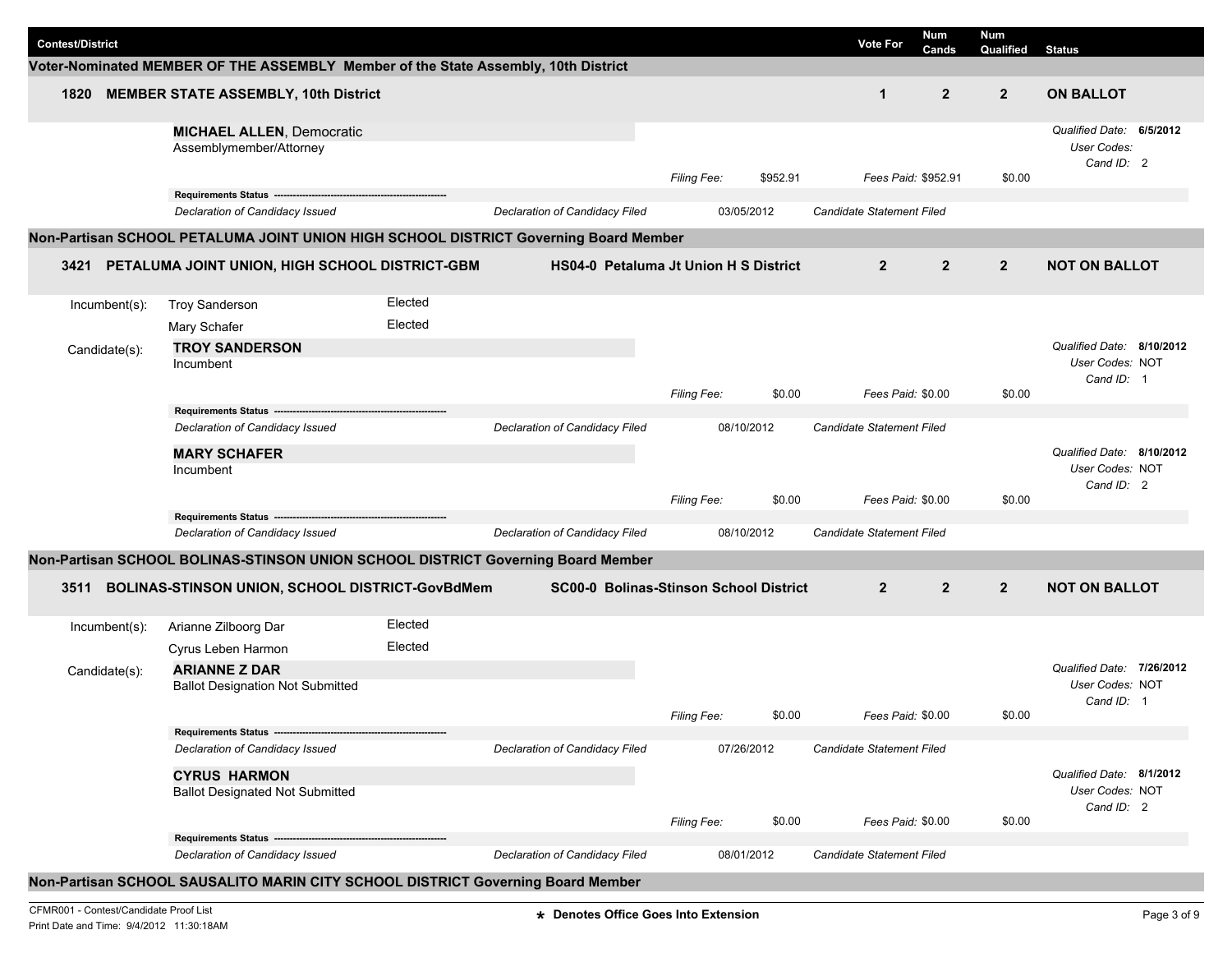|                         |               |                                                                                 |         |                                |                          |                                             |        |                                  | Num            | Num            |                           |  |
|-------------------------|---------------|---------------------------------------------------------------------------------|---------|--------------------------------|--------------------------|---------------------------------------------|--------|----------------------------------|----------------|----------------|---------------------------|--|
| <b>Contest/District</b> |               |                                                                                 |         |                                |                          |                                             |        | <b>Vote For</b>                  | Cands          | Qualified      | <b>Status</b>             |  |
|                         |               | Non-Partisan SCHOOL SAUSALITO MARIN CITY SCHOOL DISTRICT Governing Board Member |         |                                |                          |                                             |        |                                  |                |                |                           |  |
|                         |               | * 3771 SAUSALITO-MARIN CITY, SCHOOL DISTRICT-GovBdMem                           |         |                                |                          | SC15-0 Sausalito Marin City School District |        | $\overline{2}$                   | 3              | $\mathbf{3}$   | <b>ON BALLOT</b>          |  |
|                         | Incumbent(s): | William J Ziegler Jr                                                            | Elected |                                |                          |                                             |        |                                  |                |                |                           |  |
|                         |               | Karen Marie Benjamin                                                            | Elected |                                |                          |                                             |        |                                  |                |                |                           |  |
|                         | Candidate(s): | <b>CAROLINE F. VAN ALST</b>                                                     |         |                                |                          |                                             |        |                                  |                |                | Qualified Date: 7/27/2012 |  |
|                         |               | Forensic CPA/Educator                                                           |         |                                |                          |                                             |        |                                  |                |                | User Codes:               |  |
|                         |               |                                                                                 |         |                                |                          | Filing Fee:                                 | \$0.00 | Fees Paid: \$0.00                |                | \$0.00         | Cand ID: 1                |  |
|                         |               | Requirements Status ----                                                        |         |                                |                          |                                             |        |                                  |                |                |                           |  |
|                         |               | Declaration of Candidacy Issued                                                 |         | Declaration of Candidacy Filed |                          | 07/27/2012                                  |        | Candidate Statement Filed        |                |                | 07/27/2012                |  |
|                         |               | <b>WILLIAM ZIEGLER</b>                                                          |         |                                |                          |                                             |        |                                  |                |                | Qualified Date: 8/6/2012  |  |
|                         |               | Incumbent                                                                       |         |                                |                          |                                             |        |                                  |                |                | User Codes:               |  |
|                         |               |                                                                                 |         |                                |                          | <b>Filing Fee:</b>                          | \$0.00 | Fees Paid: \$0.00                |                | \$0.00         | Cand ID: 2                |  |
|                         |               | Requirements Status --------------                                              |         |                                |                          |                                             |        |                                  |                |                |                           |  |
|                         |               | Declaration of Candidacy Issued                                                 |         | Declaration of Candidacy Filed |                          | 08/06/2012                                  |        | Candidate Statement Filed        |                |                | 08/06/2012                |  |
|                         |               | PETER CHRISTIAN ROMANOWSKY                                                      |         |                                |                          |                                             |        |                                  |                |                | Qualified Date: 8/7/2012  |  |
|                         |               | Minister                                                                        |         |                                |                          |                                             |        |                                  |                |                | User Codes:               |  |
|                         |               |                                                                                 |         |                                |                          | Filing Fee:                                 | \$0.00 | Fees Paid: \$0.00                |                | \$0.00         | Cand ID: 3                |  |
|                         |               |                                                                                 |         |                                |                          |                                             |        |                                  |                |                |                           |  |
|                         |               | Declaration of Candidacy Issued                                                 |         | Declaration of Candidacy Filed |                          | 08/07/2012                                  |        | Candidate Statement Filed        |                |                |                           |  |
|                         |               | Non-Partisan MUNICIPAL CITY OF SAUSALITO Member, City Council                   |         |                                |                          |                                             |        |                                  |                |                |                           |  |
|                         |               | * 5545 CITY OF SAUSALITO, Member City Council                                   |         |                                | *509-0 City Of Sausalito |                                             |        | 3                                | $\overline{7}$ | $\overline{7}$ | <b>ON BALLOT</b>          |  |
|                         |               |                                                                                 |         |                                |                          |                                             |        |                                  |                |                |                           |  |
|                         | Incumbent(s): | Linda Jeanne Pfeifer                                                            | Elected |                                |                          |                                             |        |                                  |                |                |                           |  |
|                         |               | Douglas Michael Kelly                                                           | Elected |                                |                          |                                             |        |                                  |                |                |                           |  |
|                         |               | Carolyn Sue Ford                                                                | Elected |                                |                          |                                             |        |                                  |                |                |                           |  |
|                         | Candidate(s): | <b>RAY WITHY</b>                                                                |         |                                |                          |                                             |        |                                  |                |                | Qualified Date: 8/9/2012  |  |
|                         |               | Biotech Start-up Advisor                                                        |         |                                |                          |                                             |        |                                  |                |                | User Codes:<br>Cand ID: 1 |  |
|                         |               |                                                                                 |         |                                |                          | Filing Fee:                                 | \$0.00 | Fees Paid: \$0.00                |                | \$0.00         |                           |  |
|                         |               | Requirements Status ----                                                        |         |                                |                          |                                             |        |                                  |                |                |                           |  |
|                         |               | Declaration of Candidacy Issued                                                 |         | Declaration of Candidacy Filed |                          | 08/09/2012                                  |        | <b>Candidate Statement Filed</b> |                |                | 08/09/2012                |  |
|                         |               | <b>DON OLSEN</b>                                                                |         |                                |                          |                                             |        |                                  |                |                | Qualified Date: 8/10/2012 |  |
|                         |               | Architect                                                                       |         |                                |                          |                                             |        |                                  |                |                | User Codes:<br>Cand ID: 2 |  |
|                         |               |                                                                                 |         |                                |                          | Filing Fee:                                 | \$0.00 | Fees Paid: \$0.00                |                | \$0.00         |                           |  |
|                         |               | Requirements Status ----                                                        |         |                                |                          |                                             |        |                                  |                |                |                           |  |
|                         |               | Declaration of Candidacy Issued                                                 |         | Declaration of Candidacy Filed |                          | 08/10/2012                                  |        | Candidate Statement Filed        |                |                | 08/10/2012                |  |
|                         |               | <b>LINDA PFEIFER</b>                                                            |         |                                |                          |                                             |        |                                  |                |                | Qualified Date: 8/10/2012 |  |
|                         |               | Incumbent                                                                       |         |                                |                          |                                             |        |                                  |                |                | User Codes:               |  |
|                         |               |                                                                                 |         |                                |                          | Filing Fee:                                 | \$0.00 | Fees Paid: \$0.00                |                | \$0.00         | Cand ID: 3                |  |
|                         |               |                                                                                 |         |                                |                          |                                             |        |                                  |                |                |                           |  |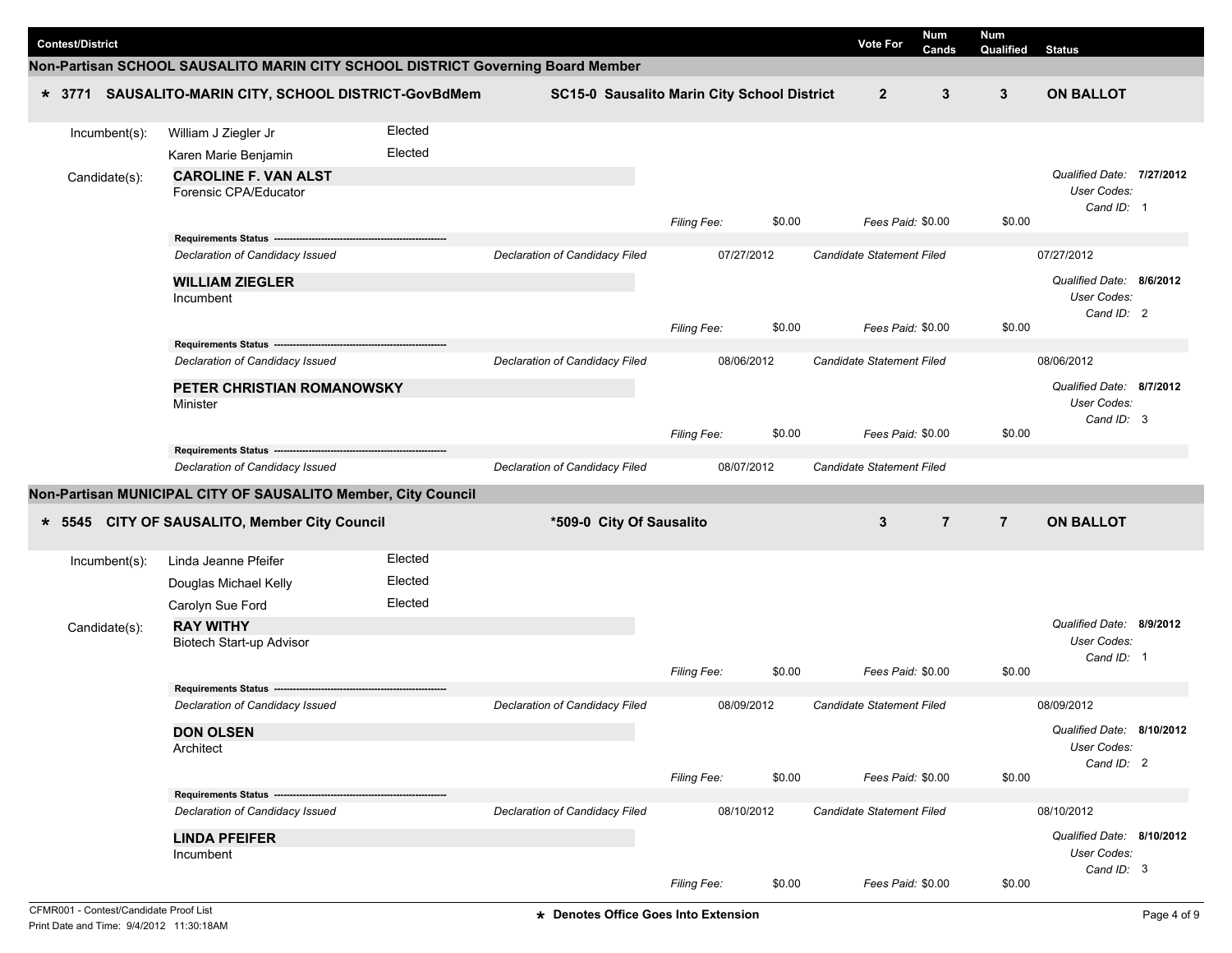| <b>Contest/District</b>         |                                                                    |         |                                               |                    |        | <b>Vote For</b>                  | <b>Num</b>     | <b>Num</b><br>Qualified |                                                        |  |
|---------------------------------|--------------------------------------------------------------------|---------|-----------------------------------------------|--------------------|--------|----------------------------------|----------------|-------------------------|--------------------------------------------------------|--|
|                                 | Non-Partisan MUNICIPAL CITY OF SAUSALITO Member, City Council      |         |                                               |                    |        |                                  | Cands          |                         | <b>Status</b>                                          |  |
|                                 | 5545 CITY OF SAUSALITO, Member City Council                        |         |                                               |                    |        | 3                                | $\overline{7}$ | $\overline{7}$          | <b>ON BALLOT</b>                                       |  |
|                                 | Requirements Status ---                                            |         |                                               |                    |        |                                  |                |                         |                                                        |  |
|                                 | Declaration of Candidacy Issued                                    |         | Declaration of Candidacy Filed                | 08/10/2012         |        | Candidate Statement Filed        |                |                         | 08/10/2012                                             |  |
|                                 | <b>VICKI NICHOLS</b><br>Personal Assistant                         |         |                                               | Filing Fee:        | \$0.00 | Fees Paid: \$0.00                | \$0.00         |                         | Qualified Date: 8/15/2012<br>User Codes:<br>Cand ID: 4 |  |
|                                 |                                                                    |         |                                               |                    |        |                                  |                |                         |                                                        |  |
|                                 | Declaration of Candidacy Issued                                    |         | Declaration of Candidacy Filed                | 08/15/2012         |        | <b>Candidate Statement Filed</b> |                |                         | 08/15/2012                                             |  |
|                                 | <b>ANN MATRANGA</b><br>Developmental Editor                        |         |                                               |                    |        |                                  |                |                         | Qualified Date: 8/15/2012<br>User Codes:               |  |
|                                 |                                                                    |         |                                               | <b>Filing Fee:</b> | \$0.00 | Fees Paid: \$0.00                |                | \$0.00                  | Cand ID: 5                                             |  |
|                                 | Requirements Status -------                                        |         |                                               |                    |        |                                  |                |                         |                                                        |  |
| Declaration of Candidacy Issued |                                                                    |         | Declaration of Candidacy Filed                | 08/15/2012         |        | Candidate Statement Filed        |                |                         | 08/15/2012                                             |  |
|                                 | <b>THOMAS THEODORES</b><br><b>Retired Corporate Counsel</b>        |         |                                               |                    |        |                                  |                |                         | Qualified Date: 8/15/2012<br>User Codes:<br>Cand ID: 6 |  |
|                                 |                                                                    |         |                                               | Filing Fee:        | \$0.00 | Fees Paid: \$0.00                |                | \$0.00                  |                                                        |  |
|                                 | Requirements Status --                                             |         |                                               |                    |        |                                  |                |                         |                                                        |  |
|                                 | Declaration of Candidacy Issued                                    |         | Declaration of Candidacy Filed                | 08/15/2012         |        | Candidate Statement Filed        |                |                         | 08/15/2012                                             |  |
|                                 | <b>MICHAEL SOBEL</b><br><b>Financial Executive</b>                 |         |                                               |                    |        |                                  |                |                         | Qualified Date: 8/15/2012<br>User Codes:<br>Cand ID: 7 |  |
|                                 |                                                                    |         |                                               | Filing Fee:        | \$0.00 | Fees Paid: \$0.00                |                | \$0.00                  |                                                        |  |
|                                 | Requirements Status -----------                                    |         |                                               |                    |        |                                  |                |                         |                                                        |  |
|                                 | Declaration of Candidacy Issued                                    |         | Declaration of Candidacy Filed                | 08/15/2012         |        | Candidate Statement Filed        |                |                         | 08/15/2012                                             |  |
|                                 | Non-Partisan DISTRICT MARIN CO RESOURCE CONSERVATION DIST Director |         |                                               |                    |        |                                  |                |                         |                                                        |  |
| $* 6011$                        | <b>MARIN COUNTY RESOURCE, CONSERVATION DISTRICT-DI</b>             |         | RCON01-0 Marin Resource Conservation District |                    |        | 3                                | 3              | $\mathbf{3}$            | <b>NOT ON BALLOT</b>                                   |  |
| Incumbent(s):                   | Hank Corda                                                         | Elected |                                               |                    |        |                                  |                |                         |                                                        |  |
|                                 | <b>Steve Daniel Doughty</b>                                        | Elected |                                               |                    |        |                                  |                |                         |                                                        |  |
|                                 | Richard J Plant                                                    | Elected |                                               |                    |        |                                  |                |                         |                                                        |  |
| Candidate(s):                   | <b>HANK CORDA</b>                                                  |         |                                               |                    |        |                                  |                |                         | Qualified Date: 8/10/2012                              |  |
|                                 | Incumbent                                                          |         |                                               |                    |        |                                  |                |                         | User Codes: NOT                                        |  |
|                                 |                                                                    |         |                                               | Filing Fee:        | \$0.00 | Fees Paid: \$0.00                |                | \$0.00                  | Cand ID: 1                                             |  |
|                                 | Requirements Status -----                                          |         |                                               |                    |        |                                  |                |                         |                                                        |  |
|                                 | Declaration of Candidacy Issued                                    |         | Declaration of Candidacy Filed                | 08/10/2012         |        | Candidate Statement Filed        |                |                         |                                                        |  |
|                                 | <b>STEVE D. DOUGHTY</b><br><b>Ballot Designation Not Submitted</b> |         |                                               |                    |        |                                  |                |                         | Qualified Date: 8/10/2012<br>User Codes: NOT           |  |
|                                 |                                                                    |         |                                               |                    |        |                                  |                |                         | Cand ID: 2                                             |  |
|                                 |                                                                    |         |                                               | Filing Fee:        | \$0.00 | Fees Paid: \$0.00                |                | \$0.00                  |                                                        |  |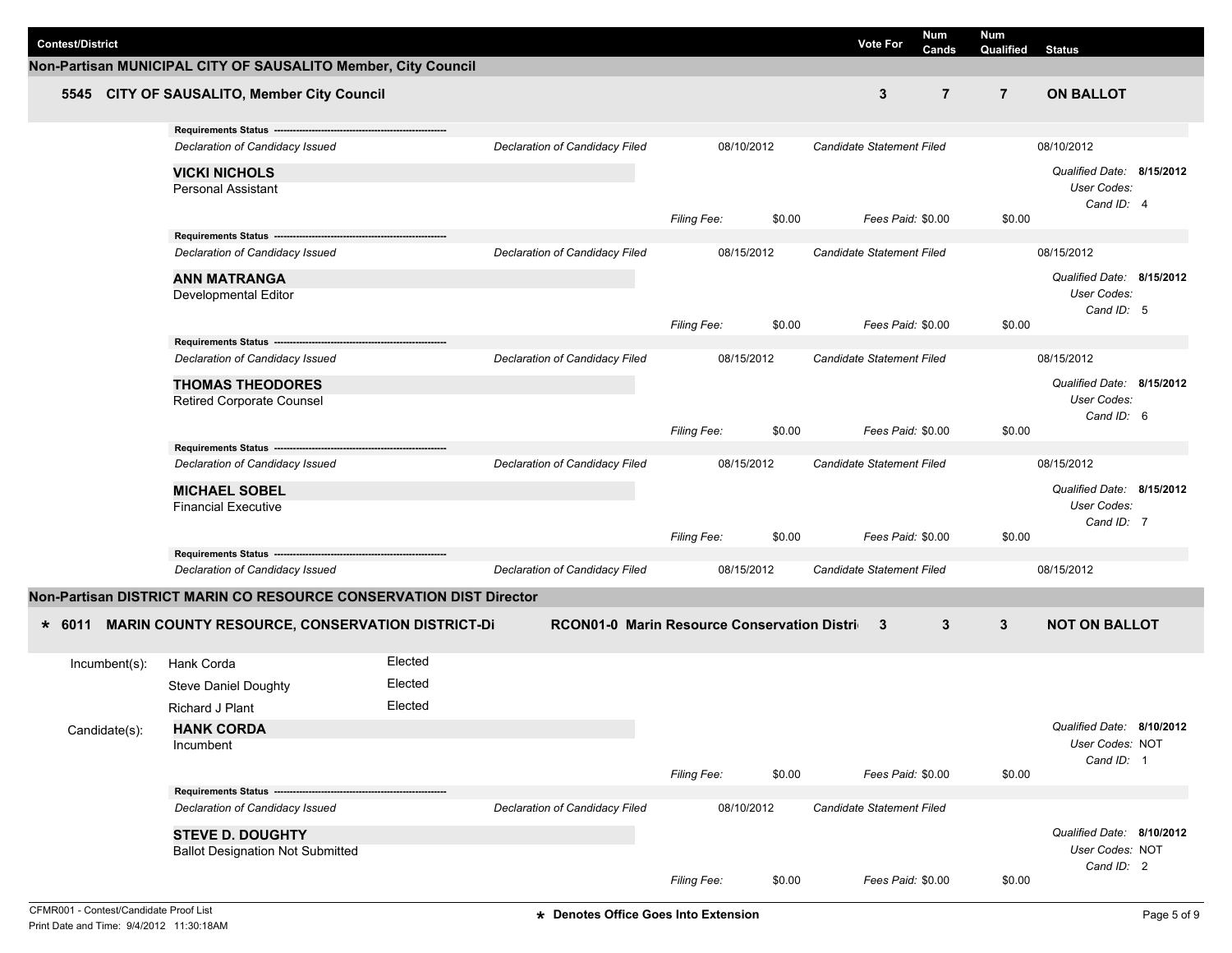| <b>Contest/District</b> | Non-Partisan DISTRICT MARIN CO RESOURCE CONSERVATION DIST Director  |         |                                          |                                                |        | Num<br>Vote For<br>Cands         | <b>Num</b><br>Qualified | <b>Status</b>                            |
|-------------------------|---------------------------------------------------------------------|---------|------------------------------------------|------------------------------------------------|--------|----------------------------------|-------------------------|------------------------------------------|
| 6011                    | <b>MARIN COUNTY RESOURCE, CONSERVATION DISTRICT-DI</b>              |         |                                          |                                                |        | 3<br>3                           | 3                       | <b>NOT ON BALLOT</b>                     |
|                         |                                                                     |         |                                          |                                                |        |                                  |                         |                                          |
|                         | Requirements Status -------<br>Declaration of Candidacy Issued      |         | Declaration of Candidacy Filed           | 08/10/2012                                     |        | <b>Candidate Statement Filed</b> |                         |                                          |
|                         | <b>TERRY SAWYER</b>                                                 |         |                                          |                                                |        |                                  |                         | Qualified Date: 8/15/2012                |
|                         | <b>Ballot Designation Not Submitted</b>                             |         |                                          |                                                |        |                                  |                         | User Codes: NOT<br>Cand ID: 3            |
|                         | Requirements Status -------------------------                       |         |                                          | <b>Filing Fee:</b>                             | \$0.00 | Fees Paid: \$0.00                | \$0.00                  |                                          |
|                         | Declaration of Candidacy Issued                                     |         | Declaration of Candidacy Filed           | 08/15/2012                                     |        | <b>Candidate Statement Filed</b> |                         |                                          |
|                         | Non-Partisan DISTRICT BOLINAS FIRE PROTECTION DISTRICT Director     |         |                                          |                                                |        |                                  |                         |                                          |
|                         | * 6015 BOLINAS FIRE PROTECTION, DISTRICT-Director                   |         |                                          | <b>FI02-0 Bolinas Fire Protection District</b> |        | 3<br>3                           | $\mathbf{3}$            | <b>NOT ON BALLOT</b>                     |
|                         |                                                                     | Elected |                                          |                                                |        |                                  |                         |                                          |
| Incumbent(s):           | Shannon Clark Kilkenny<br>Sheila O Donnell                          | Elected |                                          |                                                |        |                                  |                         |                                          |
|                         | David Leon Kimball                                                  | Elected |                                          |                                                |        |                                  |                         |                                          |
| Candidate(s):           | <b>DAVID LEON KIMBALL</b>                                           |         |                                          |                                                |        |                                  |                         | Qualified Date: 7/25/2012                |
|                         | Incumbent                                                           |         |                                          |                                                |        |                                  |                         | User Codes: NOT                          |
|                         |                                                                     |         |                                          | <b>Filing Fee:</b>                             | \$0.00 | Fees Paid: \$0.00                | \$0.00                  | Cand ID: 1                               |
|                         | Requirements Status -------                                         |         |                                          |                                                |        |                                  |                         |                                          |
|                         | Declaration of Candidacy Issued                                     |         | Declaration of Candidacy Filed           | 07/25/2012                                     |        | <b>Candidate Statement Filed</b> |                         |                                          |
|                         | <b>ED CHIERA</b>                                                    |         |                                          |                                                |        |                                  |                         | Qualified Date: 8/7/2012                 |
|                         | <b>Retired Union Consultant</b>                                     |         |                                          |                                                |        |                                  |                         | User Codes: NOT<br>Cand ID: 2            |
|                         |                                                                     |         |                                          | Filing Fee:                                    | \$0.00 | Fees Paid: \$0.00                | \$0.00                  |                                          |
|                         | Requirements Status ------------<br>Declaration of Candidacy Issued |         | Declaration of Candidacy Filed           | 08/07/2012                                     |        | Candidate Statement Filed        |                         |                                          |
|                         | <b>SHEILA O'DONNELL</b>                                             |         |                                          |                                                |        |                                  |                         | Qualified Date: 8/7/2012                 |
|                         | Incumbent                                                           |         |                                          |                                                |        |                                  |                         | User Codes: NOT                          |
|                         |                                                                     |         |                                          | Filing Fee:                                    | \$0.00 | Fees Paid: \$0.00                | \$0.00                  | Cand ID: 3                               |
|                         | Requirements Status ---                                             |         |                                          |                                                |        |                                  |                         |                                          |
|                         | Declaration of Candidacy Issued                                     |         | Declaration of Candidacy Filed           | 08/07/2012                                     |        | Candidate Statement Filed        |                         |                                          |
|                         | Non-Partisan DISTRICT MARIN HEALTHCARE DISTRICT Director            |         |                                          |                                                |        |                                  |                         |                                          |
| 6030                    | <b>MARIN HEALTHCARE, DISTRICT-Director</b>                          |         | <b>HOS01-0 Marin Healthcare District</b> |                                                |        | $\overline{2}$<br>$\mathbf{3}$   | $3\phantom{.0}$         | <b>ON BALLOT</b>                         |
| Incumbent(s):           | Harris Filgate Simmonds                                             | Elected |                                          |                                                |        |                                  |                         |                                          |
|                         | Ann Sparkman                                                        | Elected |                                          |                                                |        |                                  |                         |                                          |
| Candidate(s):           | <b>HARRIS F. "HANK" SIMMONDS</b><br>Incumbent                       |         |                                          |                                                |        |                                  |                         | Qualified Date: 7/16/2012<br>User Codes: |
|                         |                                                                     |         |                                          | Filing Fee:                                    | \$0.00 | Fees Paid: \$0.00                | \$0.00                  | Cand ID: 1                               |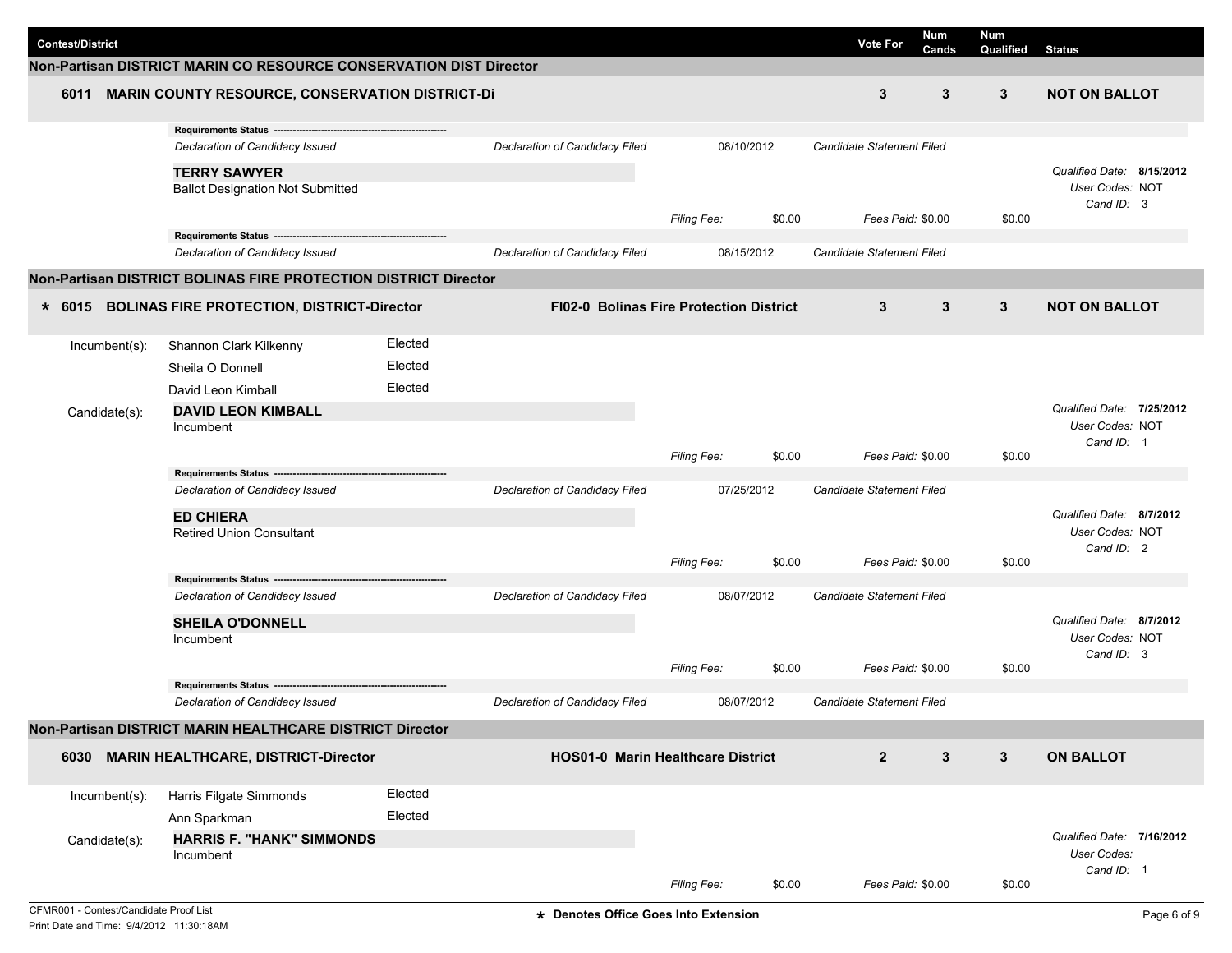|                         |                                                                           |                      |                                               |                    |            |                                  | Num               | <b>Num</b>     |                                              |  |
|-------------------------|---------------------------------------------------------------------------|----------------------|-----------------------------------------------|--------------------|------------|----------------------------------|-------------------|----------------|----------------------------------------------|--|
| <b>Contest/District</b> |                                                                           |                      |                                               |                    |            | <b>Vote For</b>                  | Cands             | Qualified      | <b>Status</b>                                |  |
|                         | Non-Partisan DISTRICT MARIN HEALTHCARE DISTRICT Director                  |                      |                                               |                    |            |                                  |                   |                |                                              |  |
| 6030                    | <b>MARIN HEALTHCARE, DISTRICT-Director</b>                                |                      |                                               |                    |            | $\overline{2}$                   | 3                 | 3              | <b>ON BALLOT</b>                             |  |
|                         | Requirements Status ----                                                  |                      |                                               |                    |            |                                  |                   |                |                                              |  |
|                         | Declaration of Candidacy Issued                                           |                      | Declaration of Candidacy Filed                |                    | 07/16/2012 | <b>Candidate Statement Filed</b> |                   |                |                                              |  |
|                         | <b>ANN SPARKMAN</b>                                                       |                      |                                               |                    |            |                                  |                   |                | Qualified Date: 7/16/2012                    |  |
|                         | Appointed Incumbent                                                       |                      |                                               |                    |            |                                  |                   |                | User Codes:                                  |  |
|                         |                                                                           |                      |                                               | <b>Filing Fee:</b> | \$0.00     |                                  | Fees Paid: \$0.00 | \$0.00         | Cand ID: 2                                   |  |
|                         | Requirements Status ----                                                  |                      |                                               |                    |            |                                  |                   |                |                                              |  |
|                         | Declaration of Candidacy Issued                                           |                      | Declaration of Candidacy Filed                |                    | 07/16/2012 | <b>Candidate Statement Filed</b> |                   |                |                                              |  |
|                         | <b>JOSEPH "JOE" SALAMA</b>                                                |                      |                                               |                    |            |                                  |                   |                | Qualified Date: 8/10/2012                    |  |
|                         | Mediator/Attorney                                                         |                      |                                               |                    |            |                                  |                   |                | User Codes:                                  |  |
|                         |                                                                           |                      |                                               |                    | \$0.00     |                                  | Fees Paid: \$0.00 | \$0.00         | Cand ID: 3                                   |  |
|                         | Requirements Status ---                                                   |                      |                                               | <b>Filing Fee:</b> |            |                                  |                   |                |                                              |  |
|                         | Declaration of Candidacy Issued                                           |                      | Declaration of Candidacy Filed                |                    | 08/10/2012 | Candidate Statement Filed        |                   |                | 08/10/2012                                   |  |
|                         | Non-Partisan DISTRICT STRAWBERRY RECREATION DISTRICT Director, Short Term |                      |                                               |                    |            |                                  |                   |                |                                              |  |
|                         |                                                                           |                      |                                               |                    |            |                                  |                   |                |                                              |  |
|                         | * 6035 STRAWBERRY RECREATION, Director, Short Term                        |                      | <b>REC01-0 Strawberry Recreation District</b> |                    |            | $\mathbf{1}$                     | $\overline{1}$    | $\mathbf{1}$   | <b>NOT ON BALLOT</b>                         |  |
| Incumbent(s):           | Pamela Gay Bohner                                                         | Appointed to Vacancy |                                               |                    |            |                                  |                   |                |                                              |  |
|                         | <b>PETER TEESE</b>                                                        |                      |                                               |                    |            |                                  |                   |                | Qualified Date: 7/30/2012                    |  |
| Candidate(s):           | <b>Ballot Designation Not Submitted</b>                                   |                      |                                               |                    |            |                                  |                   |                | User Codes: NOT                              |  |
|                         |                                                                           |                      |                                               |                    |            |                                  |                   |                | Cand ID: 1                                   |  |
|                         | Requirements Status ----------------------------                          |                      |                                               | <b>Filing Fee:</b> | \$0.00     |                                  | Fees Paid: \$0.00 | \$0.00         |                                              |  |
|                         | Declaration of Candidacy Issued                                           |                      | Declaration of Candidacy Filed                |                    | 07/30/2012 | Candidate Statement Filed        |                   |                |                                              |  |
|                         |                                                                           |                      |                                               |                    |            |                                  |                   |                |                                              |  |
|                         | Non-Partisan DISTRICT STRAWBERRY RECREATION DISTRICT Director, Full Term  |                      |                                               |                    |            |                                  |                   |                |                                              |  |
|                         | * 6036 STRAWBERRY RECREATION, Director, Full Term                         |                      | <b>REC01-0 Strawberry Recreation District</b> |                    |            | $\overline{2}$                   | $\overline{2}$    | $\overline{2}$ | <b>NOT ON BALLOT</b>                         |  |
|                         |                                                                           |                      |                                               |                    |            |                                  |                   |                |                                              |  |
| Incumbent(s):           | Julie Anne Zener                                                          | Elected              |                                               |                    |            |                                  |                   |                |                                              |  |
|                         | Peter Barclay Teese                                                       | Elected              |                                               |                    |            |                                  |                   |                |                                              |  |
| Candidate(s):           | <b>PAMELA G. BOHNER</b>                                                   |                      |                                               |                    |            |                                  |                   |                | Qualified Date: 8/10/2012<br>User Codes: NOT |  |
|                         | Director, Strawberry Rec District                                         |                      |                                               |                    |            |                                  |                   |                | Cand ID: 1                                   |  |
|                         |                                                                           |                      |                                               | Filing Fee:        | \$0.00     |                                  | Fees Paid: \$0.00 | \$0.00         |                                              |  |
|                         | Requirements Status -----------                                           |                      |                                               |                    |            |                                  |                   |                |                                              |  |
|                         | Declaration of Candidacy Issued                                           |                      | Declaration of Candidacy Filed                |                    | 08/10/2012 | Candidate Statement Filed        |                   |                |                                              |  |
|                         | <b>CALE BARRETT NICHOLS</b>                                               |                      |                                               |                    |            |                                  |                   |                | Qualified Date: 8/9/2012                     |  |
|                         | <b>Ballot Designation Not Submitted</b>                                   |                      |                                               |                    |            |                                  |                   |                | User Codes: NOT<br>Cand ID: 2                |  |
|                         |                                                                           |                      |                                               | Filing Fee:        | \$0.00     |                                  | Fees Paid: \$0.00 | \$0.00         |                                              |  |
|                         | Requirements Status ---------------------                                 |                      |                                               |                    |            |                                  |                   |                |                                              |  |
|                         | Declaration of Candidacy Issued                                           |                      | Declaration of Candidacy Filed                |                    | 08/09/2012 | Candidate Statement Filed        |                   |                |                                              |  |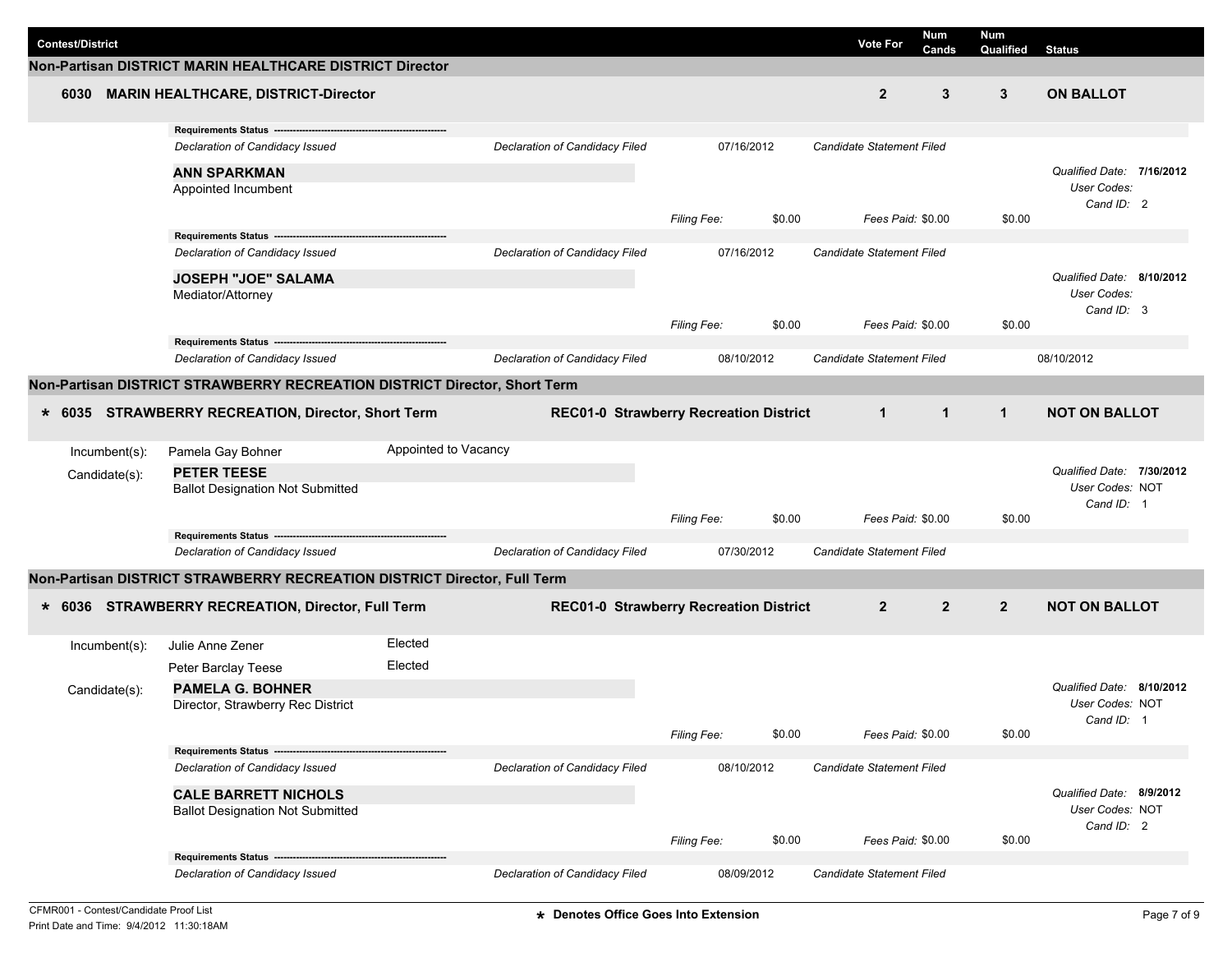| <b>Contest/District</b> |                                                                               |         |                                                  |                    |        | <b>Vote For</b>           | <b>Num</b><br>Cands | Num<br>Qualified | <b>Status</b>                                              |
|-------------------------|-------------------------------------------------------------------------------|---------|--------------------------------------------------|--------------------|--------|---------------------------|---------------------|------------------|------------------------------------------------------------|
|                         | Non-Partisan DISTRICT MARIN MUNICIPAL WATER DISTRICT Director, Division No. 2 |         |                                                  |                    |        |                           |                     |                  |                                                            |
| 6056                    | <b>MARIN MUNICIPAL WATER, DISTRICT-Director, Div 2</b>                        |         | WA01-2 Marin Municipal Water District-Division 1 |                    |        |                           | $\mathbf{1}$        | $\mathbf{1}$     | <b>NOT ON BALLOT</b>                                       |
| Incumbent(s):           | Armando M Quintero                                                            | Elected |                                                  |                    |        |                           |                     |                  |                                                            |
| Candidate(s):           | <b>ARMANDO QUINTERO</b><br>Incumbent                                          |         |                                                  | <b>Filing Fee:</b> | \$0.00 |                           | Fees Paid: \$0.00   | \$0.00           | Qualified Date: 7/27/2012<br>User Codes: NOT<br>Cand ID: 1 |
|                         | Requirements Status --------                                                  |         |                                                  |                    |        |                           |                     |                  |                                                            |
|                         | Declaration of Candidacy Issued                                               |         | Declaration of Candidacy Filed                   | 07/27/2012         |        | Candidate Statement Filed |                     |                  | 07/27/2012                                                 |
|                         | Non-Partisan DISTRICT MARIN MUNICIPAL WATER DISTRICT Director, Division No. 5 |         |                                                  |                    |        |                           |                     |                  |                                                            |
| 6059                    | <b>MARIN MUNICIPAL WATER, DISTRICT-Director, Div 5</b>                        |         | WA01-5 Marin Municipal Water District-Division   |                    |        | $\blacksquare$            | $\mathbf{1}$        | $\mathbf{1}$     | <b>NOT ON BALLOT</b>                                       |
| Incumbent(s):           | Larry L Russell                                                               | Elected |                                                  |                    |        |                           |                     |                  |                                                            |
| Candidate(s):           | <b>LARRY L. RUSSELL</b><br>Incumbent                                          |         |                                                  |                    |        |                           |                     |                  | Qualified Date: 7/16/2012<br>User Codes: NOT<br>Cand ID: 1 |
|                         |                                                                               |         |                                                  | Filing Fee:        | \$0.00 |                           | Fees Paid: \$0.00   | \$0.00           |                                                            |
|                         | Requirements Status -                                                         |         |                                                  |                    |        |                           |                     |                  |                                                            |
|                         | Declaration of Candidacy Issued                                               |         | Declaration of Candidacy Filed                   | 07/16/2012         |        | Candidate Statement Filed |                     |                  | 07/16/2012                                                 |
|                         | Non-Partisan DISTRICT STINSON BEACH COUNTY WATER DISTRICT Director            |         |                                                  |                    |        |                           |                     |                  |                                                            |
|                         | * 6062 STINSON BEACH COUNTY, WATER DISTRICT-Director                          |         | WA02-0 Stinson Beach County Water District       |                    |        | 3                         | 5                   | 5                | <b>ON BALLOT</b>                                           |
| Incumbent(s):           | Barbara Boucke                                                                | Elected |                                                  |                    |        |                           |                     |                  |                                                            |
|                         | Elizabeth Marie Sapanai                                                       | Elected |                                                  |                    |        |                           |                     |                  |                                                            |
|                         | Gilbert Scott Tye                                                             | Elected |                                                  |                    |        |                           |                     |                  |                                                            |
| Candidate(s):           | <b>BARBARA BOUCKE</b>                                                         |         |                                                  |                    |        |                           |                     |                  | Qualified Date: 8/8/2012                                   |
|                         | Incumbent                                                                     |         |                                                  |                    |        |                           |                     |                  | <b>User Codes:</b>                                         |
|                         |                                                                               |         |                                                  | <b>Filing Fee:</b> | \$0.00 |                           | Fees Paid: \$0.00   | \$0.00           | Cand ID: 1                                                 |
|                         | Requirements Status --                                                        |         |                                                  |                    |        |                           |                     |                  |                                                            |
|                         | Declaration of Candidacy Issued                                               |         | Declaration of Candidacy Filed                   | 08/08/2012         |        | Candidate Statement Filed |                     |                  | 08/08/2012                                                 |
|                         | <b>MARIUS E. NELSEN</b>                                                       |         |                                                  |                    |        |                           |                     |                  | 8/2/2012<br>Qualified Date:                                |
|                         | <b>Retired Civil Engineer</b>                                                 |         |                                                  |                    |        |                           |                     |                  | <b>User Codes:</b>                                         |
|                         |                                                                               |         |                                                  | Filing Fee:        | \$0.00 |                           | Fees Paid: \$0.00   | \$0.00           | Cand ID: 2                                                 |
|                         | Requirements Status ---                                                       |         |                                                  |                    |        |                           |                     |                  |                                                            |
|                         | Declaration of Candidacy Issued                                               |         | Declaration of Candidacy Filed                   | 08/02/2012         |        | Candidate Statement Filed |                     |                  | 08/02/2012                                                 |
|                         | <b>SANDRA CROSS</b>                                                           |         |                                                  |                    |        |                           |                     |                  | Qualified Date: 8/14/2012                                  |
|                         | <b>Retired Attorney</b>                                                       |         |                                                  |                    |        |                           |                     |                  | User Codes:                                                |
|                         |                                                                               |         |                                                  | Filing Fee:        | \$0.00 |                           | Fees Paid: \$0.00   | \$0.00           | Cand ID: 3                                                 |
|                         | Requirements Status ----                                                      |         |                                                  |                    |        |                           |                     |                  |                                                            |
|                         | Declaration of Candidacy Issued                                               |         | Declaration of Candidacy Filed                   | 08/14/2012         |        | Candidate Statement Filed |                     |                  | 08/14/2012                                                 |